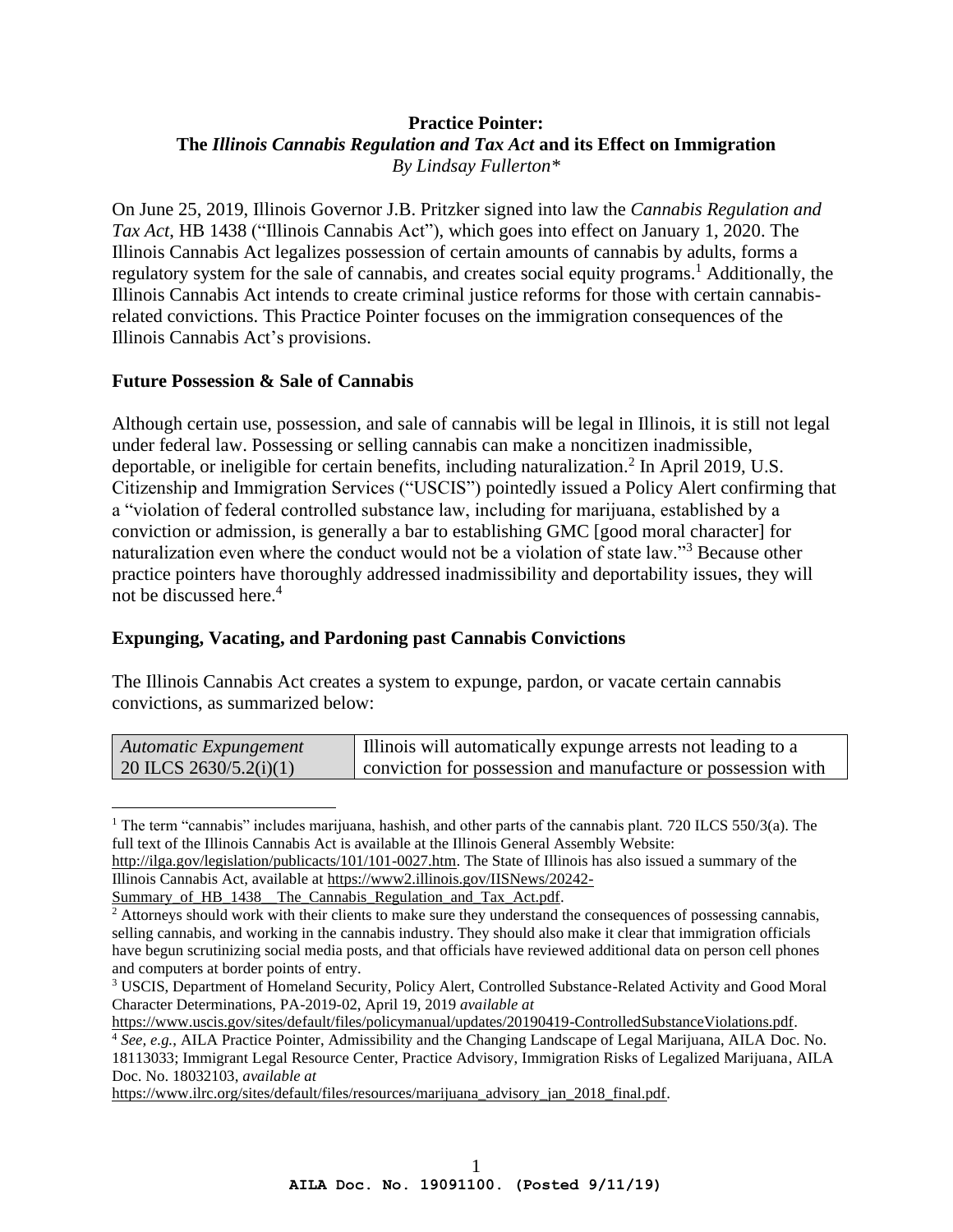|                                                                                  | intent to deliver for up to 30 grams, as long as the arrest was<br>not associated with violent crime or a certain penalty<br>enhancement. <sup>5</sup>                                                                                                                                                                                               |
|----------------------------------------------------------------------------------|------------------------------------------------------------------------------------------------------------------------------------------------------------------------------------------------------------------------------------------------------------------------------------------------------------------------------------------------------|
| <i>Expungement authorized by</i><br>Governor's Pardons<br>20 ILCS 2630/5.2(i)(2) | The Governor will grant pardons authorizing expungement for<br>convictions for possession and manufacture or possession with<br>intent to deliver for up to 30 grams, as long as the conviction is<br>not associated with a violent crime or certain penalty<br>enhancement. Illinois will affirmatively identify these<br>convictions for clemency. |
| Motions to Vacate and<br>Expunge<br>20 ILCS 2630/5.2(i)(3)                       | An individual can file a motion with Illinois courts to vacate<br>and expunge convictions for up to 500 grams of cannabis,<br>including convictions associated with violent crimes.                                                                                                                                                                  |

## **Effect on Immigration**

This section explains how expunging, vacating, or pardoning a cannabis conviction through the Illinois Cannabis Act may affect a noncitizen's immigration case.<sup>6</sup> Generally, a conviction vacated or expunged for the sole purpose of avoiding collateral immigration consequences or based on a rehabilitative statute is still a conviction for immigration purposes.<sup>7</sup> However, a conviction vacated for a legal procedural or substantive defect is not a conviction for immigration purposes.<sup>8</sup> For example, the Board of Immigration Appeals ("BIA") found that a conviction was no longer a conviction for immigration purposes after it was vacated under Ohio law due to the criminal court's failure to provide a statutory warning about immigration

<sup>&</sup>lt;sup>5</sup> The Illinois Cannabis Act defines "expungement" as to "physically destroy the records or return them to the petitioner and to obliterate the petitioner's name from any official index or public record, or both." 20 ILCS  $2630/5.2(a)(1)(C)$ . The Illinois Cannabis Act indicates that the "effect of an order of expungement shall be to restore the person to the status he or she occupied before the arrest, charge, or conviction." 20 ILCS 2630/5.2(i)(10).  $6$  A full background on convictions for immigration purposes is available through the Immigration Legal Resource Center: [https://www.ilrc.org/sites/default/files/resources/definition\\_conviction\\_april\\_2019.pdf.](https://www.ilrc.org/sites/default/files/resources/definition_conviction_april_2019.pdf) The Immigration Legal Resource Center also has a full manual regarding post-conviction relief, with a particular focus on California law[: https://www.ilrc.org/sites/default/files/resources/pcr-manual-final.pdf.](https://www.ilrc.org/sites/default/files/resources/pcr-manual-final.pdf)

<sup>7</sup> *Matter of Pickering*, 23 I&N Dec. 621, 624 (BIA 2003) *rev'd on other grounds*, *Pickering v. Gonzales*, 465 F.3d 263, 267-70 (6th Cir. 2006); *see also Matter of Roldan,* 22 I&N Dec. 512 (BIA 1999), *vacated sub nom. Lujan Armendariz v. INS*, 222 F.3d 728 (9th Cir. 2000) (holding that no effect is to be given in immigration proceedings to a state action which purports to expunge, dismiss, cancel, vacate, discharge, or otherwise remove a guilty plea or other record of guilt or conviction by operation of a state rehabilitative statute); *see also Matter of Salazar,* 23 I&N Dec. 223 (BIA 2002) (holding that "'except in the Ninth Circuit, a first-time simple drug possession offense expunged under a state rehabilitative statute is a conviction' for immigration purposes"). An example of a "rehabilitative" statute is 720 ILCS 570/410, which allows a first-time drug offender to plead guilty and then vacate the plea after successfully completing probation. Under a rehabilitative statute, the judge does not vacate the guilty plea due to a substantive error in the proceeding, but because the individual has demonstrated that she has rehabilitated. *See Matter of Roldan*, 22 I&N Dec. 512, 515-16 (BIA 1999) (describing state rehabilitative programs to mitigate the consequences of criminal convictions).

<sup>8</sup> *Pickering*, 23 I&N Dec. at 624.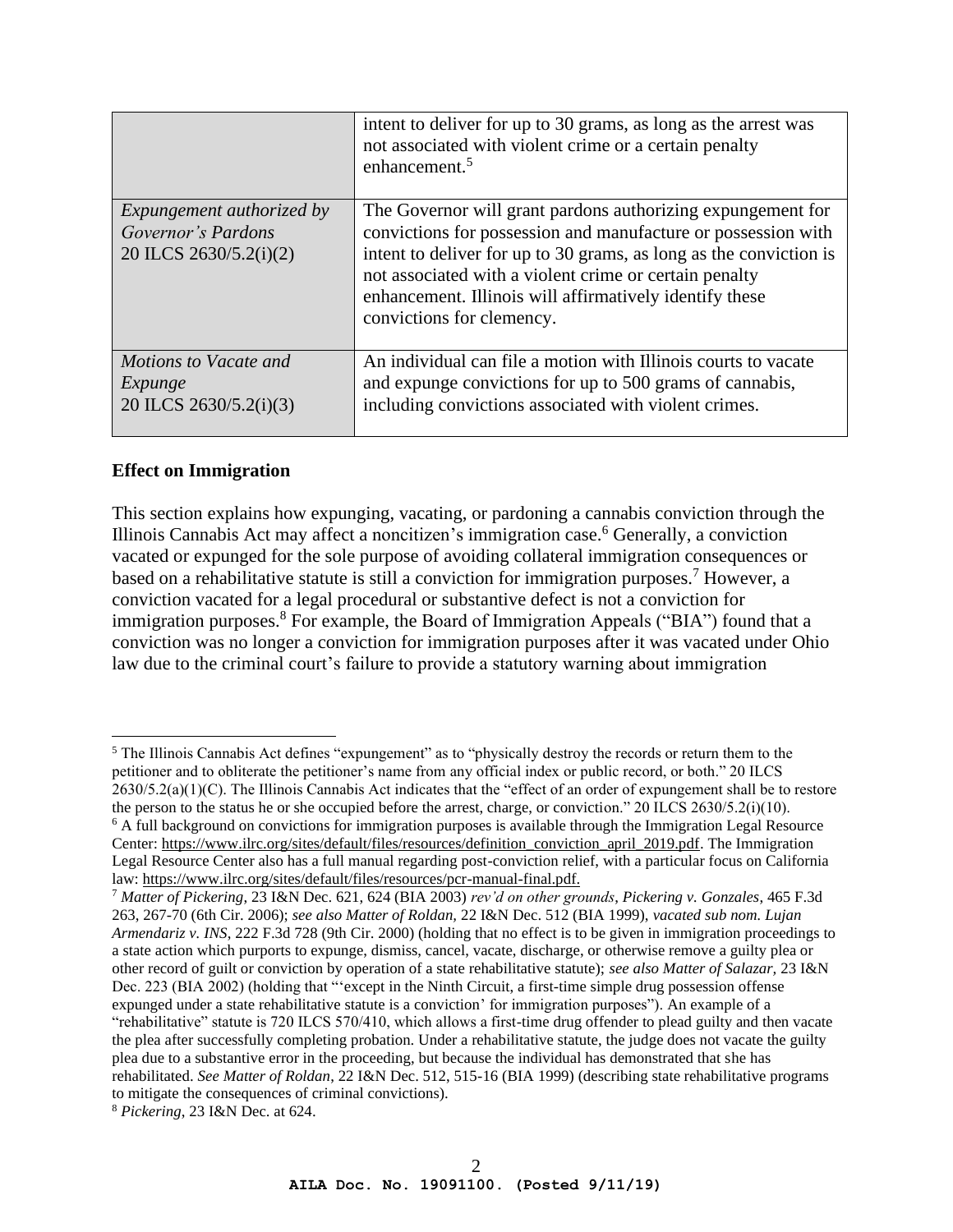consequences.<sup>9</sup> Likewise, in *Matter of Rodriguez-Ruiz*, the BIA found the following vacatur eliminated a conviction for immigration purposes: "the sentence of one (1) year probation are in all respects vacated, on the legal merits, as if said conviction had never occurred and the matter is restored to the docket for further proceedings."<sup>10</sup> The BIA reasoned that the vacating order of the state court was not pursuant to a state rehabilitative statute nor under an expungement statute, and therefore the analysis in *Matter of Roldan* was not applicable. <sup>11</sup> Note that in May 2019, the Attorney General certified a case to himself and invited amici briefs on "whether, and under what circumstances, judicial alteration of a criminal conviction or sentence—whether labeled 'vacatur,' 'modification,' 'clarification,' or some other term—should be taken into consideration in determining the immigration consequences of the conviction."<sup>12</sup> We have yet to see how the Attorney General's potential decision will affect the immigration consequences of postconviction relief.

Any attorney representing a noncitizen that is in the process of having her cannabis conviction expunged or vacated pursuant to the Illinois Cannabis Act should attempt to include language in the order confirming that the expungement or vacatur is due to a "substantive legal defect" in the prior law, or is "on the merits." If there are additional substantive or legal defects in the underlying proceedings, such as any due process violations, adding those defects to the motion to vacate will strengthen the argument that the conviction should no longer have immigration consequences. It is strongly advisable not to include language in an order or in the record of proceedings that the expungement or vacatur is rehabilitative or solely to avoid immigration consequences. A Chicago-based nonprofit, the National Immigrant Justice Center ("NIJC"), has a Defenders Initiative that responds to email inquiries from criminal defense attorneys that have questions regarding potential immigration consequences that their defendant clients may face.<sup>13</sup>

Attorneys assisting noncitizens in immigration cases should demonstrate that the vacatur or expungement is substantive or "on the merits," rather than for the purpose of removing collateral consequences or because of rehabilitation.<sup>14</sup> Legislative history of the Illinois Cannabis Act may support this argument.<sup>15</sup> Practitioners can argue that the *Pickering* analysis regarding substantive

<sup>9</sup> *Matter of Adamiak*, 23 I&N Dec. 878 (BIA 2006); *see also Sandoval v. INS*, 240 F.3d 577, 583 (7th Cir. 2001) (finding that a conviction was vacated pursuant to the Illinois Post Conviction Hearing Act due to constitutional violations in the underlying criminal proceedings, and thus was not a conviction for immigration purposes); *Pinho v. Gonzales,* 432 F.3d 193 (3d Cir. 2005) (finding a vacated conviction was based on a defect in the underlying criminal proceedings and therefore is not a conviction for immigration purposes).

<sup>10</sup> *Matter of Rodriguez-Ruiz*, 22 I&N Dec. 1378 (BIA 2000).

<sup>11</sup> *See supra* note 6.

<sup>12</sup> *Matter of Thomas*, 27 I&N Dec. 556 (AG 2019).

<sup>&</sup>lt;sup>13</sup> You can send NIJC's Defenders Initiative a message at the following website:

<https://www.immigrantjustice.org/resources/defendersinitiative>

 $14$  For example, a vacatur would be based on "rehabilitation" if it is due to the criminal defendant's good behavior and compliance with probation.

<sup>&</sup>lt;sup>15</sup> Legislative history is available at the Illinois General Assembly website:

[http://www.ilga.gov/senate/transcripts/default.asp.](http://www.ilga.gov/senate/transcripts/default.asp) The law was sponsored by Sen. Heather Steans (Chicago) and Rep. Kelly Cassidy (Chicago). Steans' website includes a page regarding the Illinois Cannabis Act, including referring to "restorative justice." "Steans passes legislation to legalized adult-use cannabis in Illinois," *available at*  [http://www.senatorsteans.com/adult-use-cannabis/404-steans-passes-legislation-to-legalize-adult-use-cannabis-in](http://www.senatorsteans.com/adult-use-cannabis/404-steans-passes-legislation-to-legalize-adult-use-cannabis-in-illinois)[illinois,](http://www.senatorsteans.com/adult-use-cannabis/404-steans-passes-legislation-to-legalize-adult-use-cannabis-in-illinois) *archived at* [https://web.archive.org/web/20190726160111/http://www.senatorsteans.com/adult-use](https://web.archive.org/web/20190726160111/http:/www.senatorsteans.com/adult-use-cannabis)[cannabis.](https://web.archive.org/web/20190726160111/http:/www.senatorsteans.com/adult-use-cannabis) Steans also quotes Illinois State Senator Toi Hutchison (Chicago Heights) as stating "It is important that the policy changes we enact reflect the needs of the people who have been *unfairly incarcerated* over the years. . . .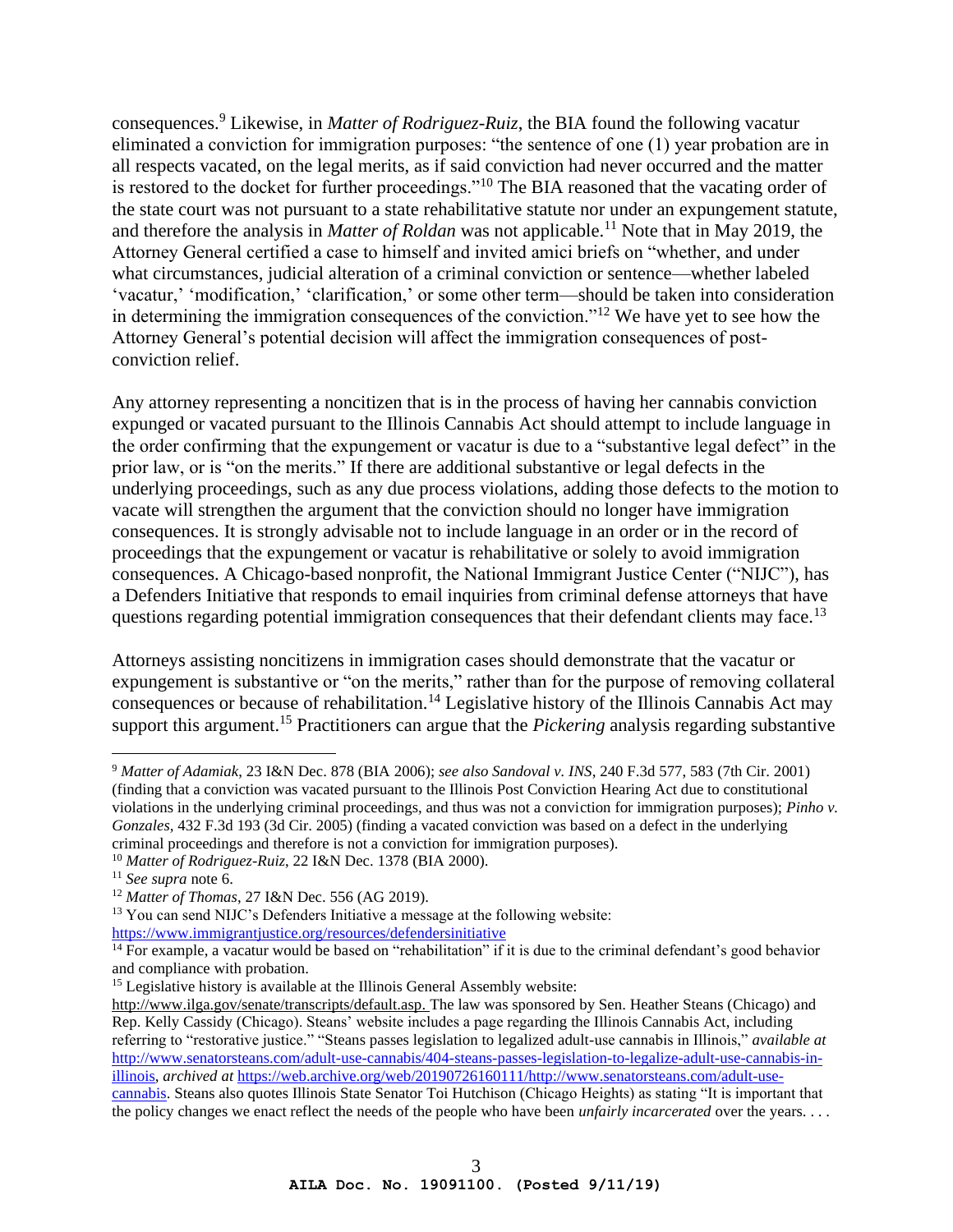or procedural defects should extend to expungements, not just vacaturs, because the vehicle for invalidating the conviction is not as relevant as the reason for invalidating it.<sup>16</sup>

Moreover, practitioners can argue that the Illinois state-wide decriminalization, including pardons, expungements, and vacaturs, demonstrates that the State of Illinois has found that the conduct never should have been criminalized in the first place. It is an open question whether this constitutes a vacatur or expungement due to a substantive legal defect, but practitioners may argue that these expungements and vacaturs are not because of a defendant's rehabilitation or "good behavior" post-conviction. Rather, it is a state-wide change based on an error in prior policy.<sup>17</sup>

The American Immigration Lawyers Association ("AILA") and partners recently submitted an *amicus* brief arguing that Connecticut's legislative decriminalization, accompanied by a provision for expungement or destruction of records of pre-existing convictions for acts made non-criminal, should be recognized for immigration purposes as eliminating the effect of such previous convictions.<sup>18</sup> The Illinois Cannabis Act provides an affirmative duty for the State of Illinois to identify convictions that are eligible for pardon and expungement, for U.S. citizens and noncitizens alike, demonstrating that the expungements are not based on rehabilitation or solely to avoid immigration consequences. Practitioners can argue that immigration adjudicators

If we are going to move in a positive direction, it is absolutely vital that we learn from our past and do our best to try and remedy the lingering effects our antiquated and harmful policies have had on neighborhoods and communities across the state." "New study offers several policy options in legalizing adult-use cannabis" *available at*  [http://www.senatorsteans.com/adult-use-cannabis/399-new-study-offers-several-policy-options-in-legalizing-adult](http://www.senatorsteans.com/adult-use-cannabis/399-new-study-offers-several-policy-options-in-legalizing-adult-use-cannabis)[use-cannabis,](http://www.senatorsteans.com/adult-use-cannabis/399-new-study-offers-several-policy-options-in-legalizing-adult-use-cannabis) *archived at* [https://web.archive.org/web/20190822163023/http://www.senatorsteans.com/adult-use](https://web.archive.org/web/20190822163023/http:/www.senatorsteans.com/adult-use-cannabis/399-new-study-offers-several-policy-options-in-legalizing-adult-use-cannabis)[cannabis/399-new-study-offers-several-policy-options-in-legalizing-adult-use-cannabis.](https://web.archive.org/web/20190822163023/http:/www.senatorsteans.com/adult-use-cannabis/399-new-study-offers-several-policy-options-in-legalizing-adult-use-cannabis) In discussing the need to decriminalize adult use of cannabis, Rep. Cassidy's website indicates that "The war on drugs has had a disproportionately negative effect on communities of color," demonstrating that the expungements and vacaturs are based on a prior substantive error in policy.

<sup>16</sup> *See Pinho v. Gonzales,* 432 F.3d 193, 206 n.15 (3d Cir. 2005) ("For our purposes here, we will treat the terms 'vacated' and 'expunged,' which appear variously in the BIA opinions, as synonymous. The salient procedural situation is one in which a conviction is voided or invalidated, 'dismiss[ed], cancel[ed] ... discharge[d] or otherwise remove[d],' *Sandoval v. INS,* 240 F.3d 577, 583 (7th Cir. 2001), whatever the label, and whatever the subsequent availability of the record of the conviction.").

<sup>&</sup>lt;sup>17</sup> *But see Prado v. Barr*, No. 17-72914 (9<sup>th</sup> Cir. May 10, 2019) *available at* 

*<http://cdn.ca9.uscourts.gov/datastore/opinions/2019/05/10/17-72914.pdf>* (finding that a California marijuana conviction still has immigration consequences even after it was reduced to a misdemeanor under California's Proposition 64) ("We are not persuaded by Prado's attempt to characterize California's decision that its marijuana policy was flawed as proof of a "substantive" flaw in her conviction.")

<sup>18</sup> AILA Doc. No. 19051534 includes the full *amicus* brief to the Third Circuit. This brief may provide useful arguments that a practitioner could make regarding the Illinois legalization, pardon, and expungement scheme. Connecticut's Attorney General also submitted an amicus brief *available at* [https://portal.ct.gov/AG/Press-](https://portal.ct.gov/AG/Press-Releases/2019-Press-Releases/AG-TONG-TO-DEFEND-PARDON-SYSTEM-IMMIGRANTS-RIGHTS-AT-ORAL-ARGUMENT-BEFORE-US-COURT-OF-APPEALS)[Releases/2019-Press-Releases/AG-TONG-TO-DEFEND-PARDON-SYSTEM-IMMIGRANTS-RIGHTS-AT-](https://portal.ct.gov/AG/Press-Releases/2019-Press-Releases/AG-TONG-TO-DEFEND-PARDON-SYSTEM-IMMIGRANTS-RIGHTS-AT-ORAL-ARGUMENT-BEFORE-US-COURT-OF-APPEALS)[ORAL-ARGUMENT-BEFORE-US-COURT-OF-APPEALS.](https://portal.ct.gov/AG/Press-Releases/2019-Press-Releases/AG-TONG-TO-DEFEND-PARDON-SYSTEM-IMMIGRANTS-RIGHTS-AT-ORAL-ARGUMENT-BEFORE-US-COURT-OF-APPEALS) Similarly, The Immigrant Legal Resource Center submitted a brief to the BIA in August 2018 arguing that convictions vacated pursuant to California Penal Code § 1203.43 are not convictions for immigration purposes. This amicus brief could provide further arguments that a conviction pardoned, expunged, or vacated under the Illinois Cannabis Act is not a conviction for immigration purposes[. https://www.ilrc.org/sites/default/files/resources/ilrc\\_amicus\\_cal\\_120343\\_vacaturs-20181025.pdf](https://www.ilrc.org/sites/default/files/resources/ilrc_amicus_cal_120343_vacaturs-20181025.pdf)